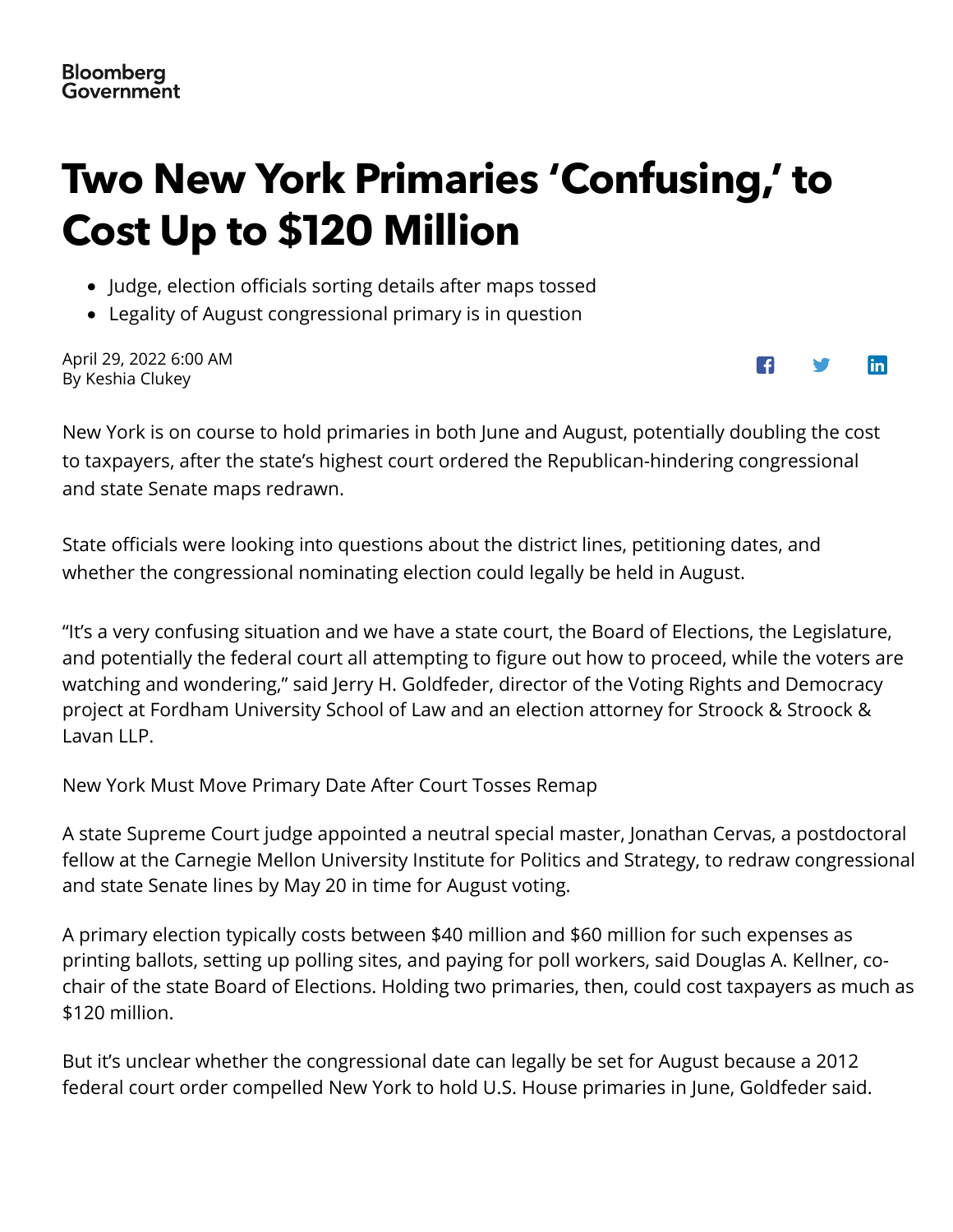The party primaries for the Assembly and statewide races, including for governor, are still scheduled for June 28.

## *(Sign up for* [Ballots & Boundaries](https://about.bgov.com/subscribe-ballots-boundaries/) *, a weekly check-in as states change voting laws and revise political districts.)*

While the state Legislature could pass a law moving the primary for those races to August, no bills have been written yet. Mike Murphy, a spokesman for the state Senate Democratic majority, said Thursday it was "way too early to comment at this point." Representatives from the governor's office and Assembly majority office didn't return calls for comment.

Meanwhile, candidates must decide whether to continue spending precious campaign dollars to run in districts that won't be drawn for another month, said Na'ilah Amaru, a Democratic strategist and former executive director of the New York City Council's Black, Latino, and Asian Caucus.

"It's damned if you do, damned if you don't. No one really wins in this type of situation and all New Yorkers lose," she said.



*Photographer: David Dee Delgado/Getty Images Voters fill out their ballots at Mitchell Community Center in the Nov. 3, 2020, presidential election, in the Bronx borough of New York City.*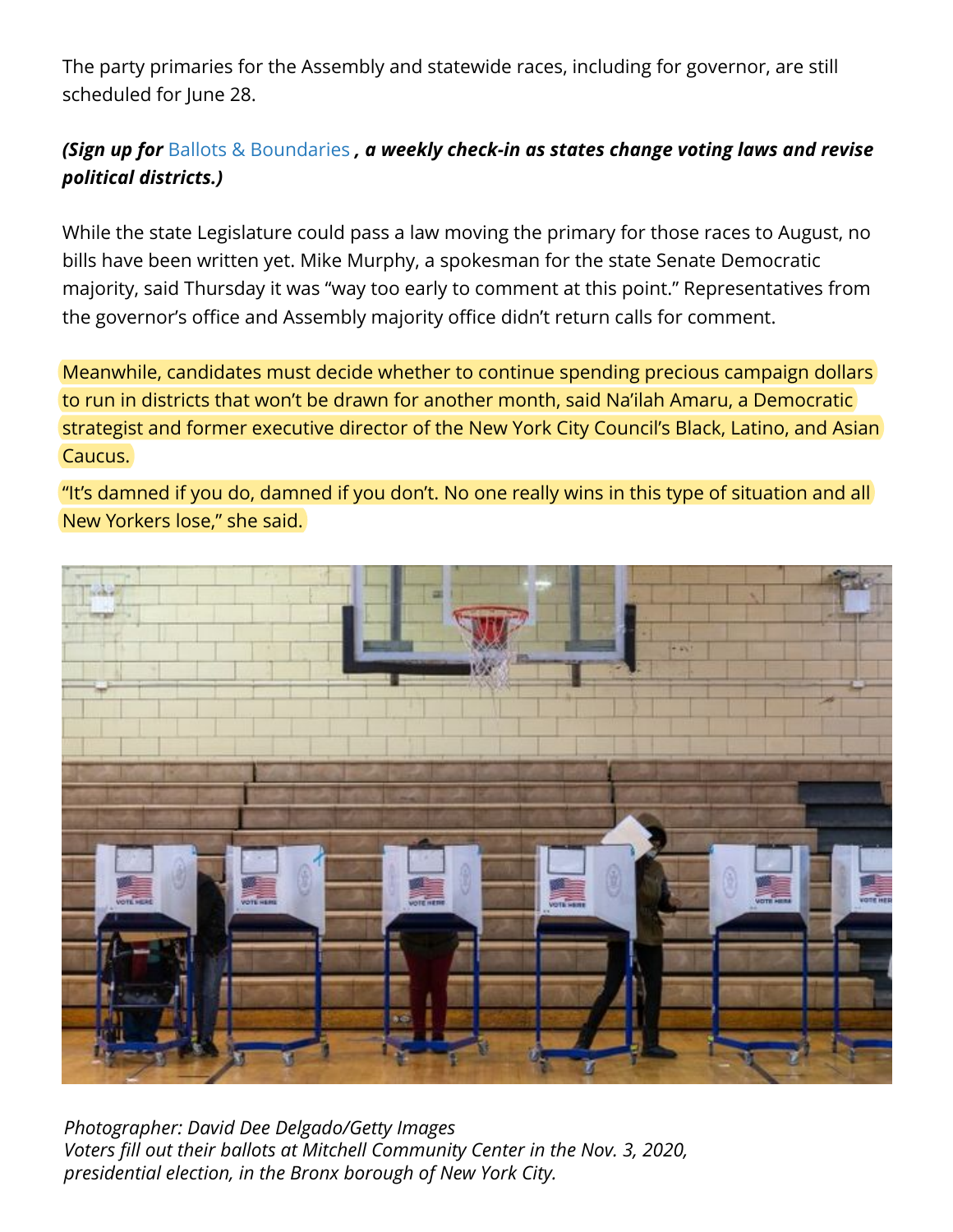The Court of Appeals agreed with lower courts that Democrats didn't follow proper redistricting procedures and violated the New York Constitution's ban on partisan gerrymandering.

The [decision](https://www.nycourts.gov/ctapps/Decisions/2022/Apr22/60opn22-Decision.pdf) dealt a blow to Democrats who had been counting on the New York congressional map to offset Republican gerrymanders in other states ahead of a November election in which a change of just five seats out of 435 could flip control of the U.S. House of Representatives.

The rejected redistricting plan would have given Democratic candidates an [advantage](https://www.bgov.com/core/news_articles/R6JWT4T1UM0W) in as many as 22 of the 26 new districts. The state is losing one seat because of population growth in other parts of the country. Democrats now hold 19 of 27 seats.

If the state opts for a second primary election date, most of the cost would be incurred at the local level, Kellner said. That would include paying for facilities and security. The political parties also would have to expend resources on three get-out-the-vote drives instead of the typical two.

And then there are intangible costs, like voter confusion and burnout. "The more election contests you have on separate dates, the lower you have participation by the electorate, Kellner said.

## **2018 Precedent**

In 2018, the state held separate state and federal primaries after a 2012 federal court ruled that a September date for selecting nominees doesn't give sufficient time for absentee ballots to reach military voters overseas for the general election. The court ordered the congressional primaries to be held the fourth Tuesday in June, and state lawmakers later moved statewide primaries to match.

"There appears to be an inconsistency between the federal court ruling and the current state court ruling," Goldfeder said.

More than a dozen states have congressional primaries later than New York's, including New Hampshire, Delaware, and Rhode Island, which hold primaries Sept. 13.